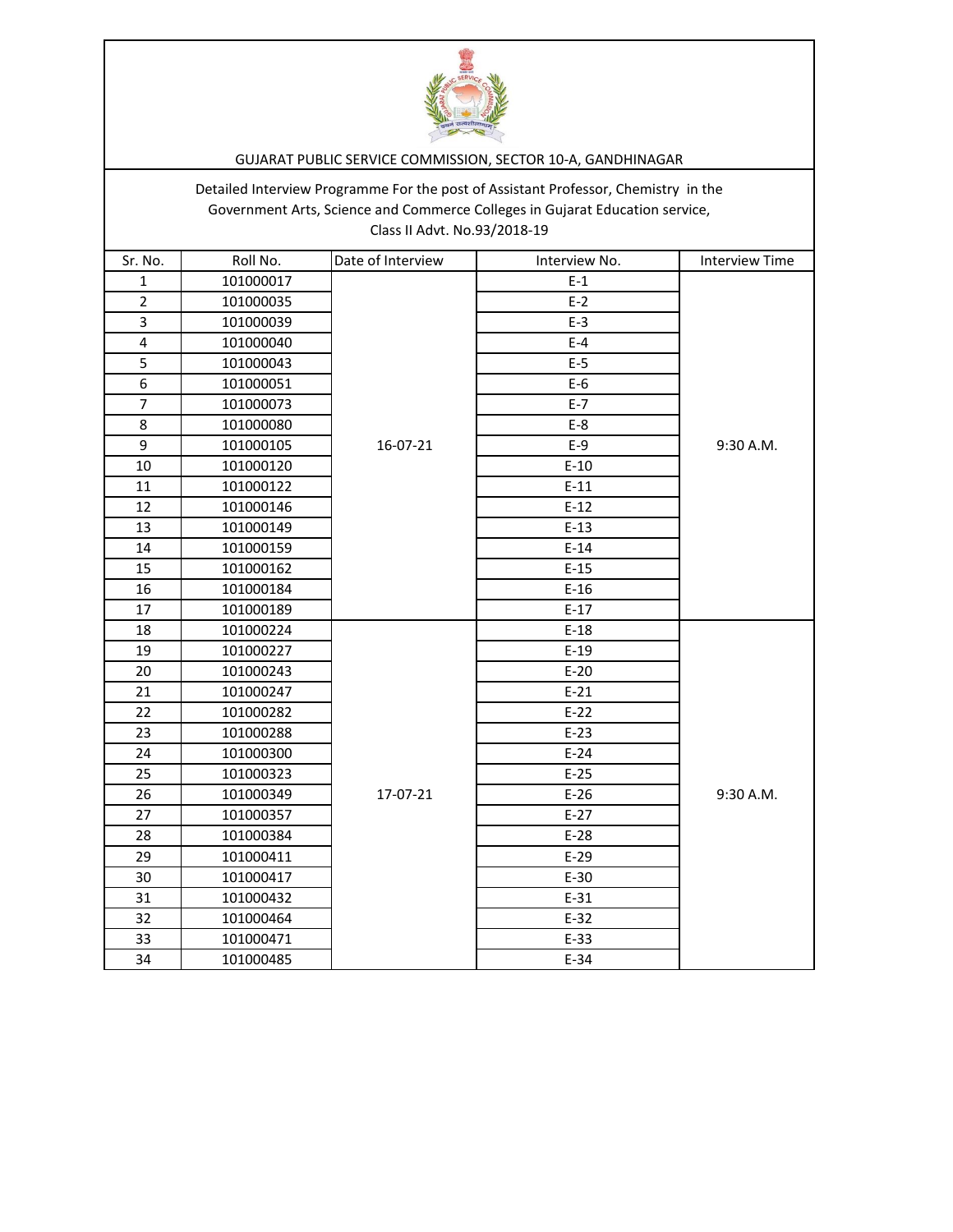| 35 | 101000496 |          | $E-35$ |           |
|----|-----------|----------|--------|-----------|
| 36 | 101000514 |          | $E-36$ |           |
| 37 | 101000515 |          | $E-37$ |           |
| 38 | 101000530 |          | E-38   |           |
| 39 | 101000547 |          | $E-39$ |           |
| 40 | 101000549 |          | $E-40$ |           |
| 41 | 101000552 |          | $E-41$ |           |
| 42 | 101000575 |          | $E-42$ |           |
| 43 | 101000595 | 19-07-21 | $E-43$ |           |
| 44 | 101000629 |          | $E-44$ |           |
| 45 | 101000632 |          | $E-45$ |           |
| 46 | 101000641 |          | $E-46$ |           |
| 47 | 101000644 |          | $E-47$ |           |
| 48 | 101000666 |          | $E-48$ |           |
| 49 | 101000670 |          | $E-49$ |           |
| 50 | 101000675 |          | $E-50$ |           |
| 51 | 101000693 |          | $E-51$ |           |
| 52 | 101000713 |          | $E-52$ |           |
| 53 | 101000724 |          | $E-53$ |           |
| 54 | 101000727 |          | $E-54$ |           |
| 55 | 101000728 |          | $E-55$ |           |
| 56 | 101000732 |          | $E-56$ |           |
| 57 | 101000735 | 20-07-21 | $E-57$ |           |
| 58 | 101000740 |          | $E-58$ |           |
| 59 | 101000773 |          | $E-59$ |           |
| 60 | 101000774 |          | $E-60$ | 9:30 A.M. |
| 61 | 101000778 |          | $E-61$ |           |
| 62 | 101000785 |          | $E-62$ |           |
| 63 | 101000794 |          | $E-63$ |           |
| 64 | 101000797 |          | $E-64$ |           |
| 65 | 101000806 |          | $E-65$ |           |
| 66 | 101000815 |          | $E-66$ |           |
| 67 | 101000823 |          | $E-67$ |           |
| 68 | 101000839 |          | $E-68$ |           |